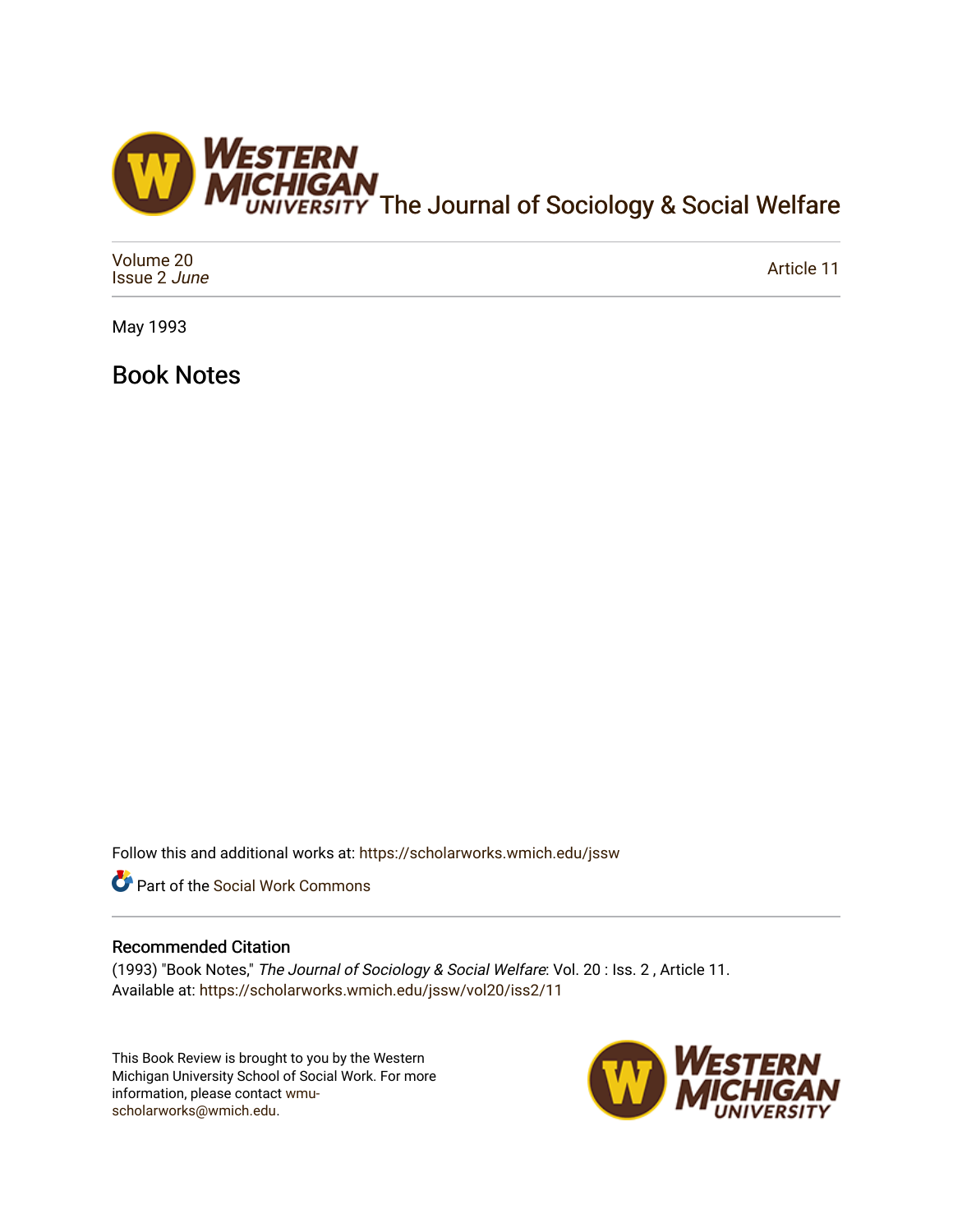## BOOK **NOTES**

Dennis Saleeby (Ed). *The Strengths Perspective in Social Work Practice.* New York: Longman, 1992. \$20.95 papercover.

The strengths perspective offers an inspirational alternative to conventional social work practice models that view clients and their problems as pathologies requiring treatment and rehabilitation. Instead of treatment, the strengths perspective emphasizes empowerment as a means of helping their clients identify and utilize often unrecognized capacities to solve problems. While the strengths perspective is a new conceptualization in social work, it draws on a historically grounded tradition of optimism in the profession which has emphasized growth, change, self-help and development. However, the optimism of the strengths perspective is both an advantage and a weakness. There is a danger that strengths practitioners may underestimate the desperate conditions in which many people find themselves, and that this may facilitate a sanguine view of human problems. The book does, however, attempt to address these issues and it offers an excellent introduction to the strengths approach. It should be widely read.

Mark A. Mattiani (Ed). Special issue of *Research on Social Work Practice* on "Research and Practice: Bridging the Gap." Vol. 2 no. 3. Newbury Park, CA. Sage Periodicals Press, 1992.

Conference proceedings do not make good books but this one may be an exception. Discussing the latest issues in social work research, it draws on the expertise of leading social work research investigators. The book focuses on the effectiveness of clinical intervention and various questions relating to the ongoing debate on this issue are addressed. In addition, it contains a useful account of university-agency collaboration in social work research. As many schools of social work are under increasing pressure to secure external funds for research, the prospect of contracting with social agencies will require more discussion. While these and other issues are dealt with rather briefly, the book's summary of the issues offers useful guideline for the future discussion.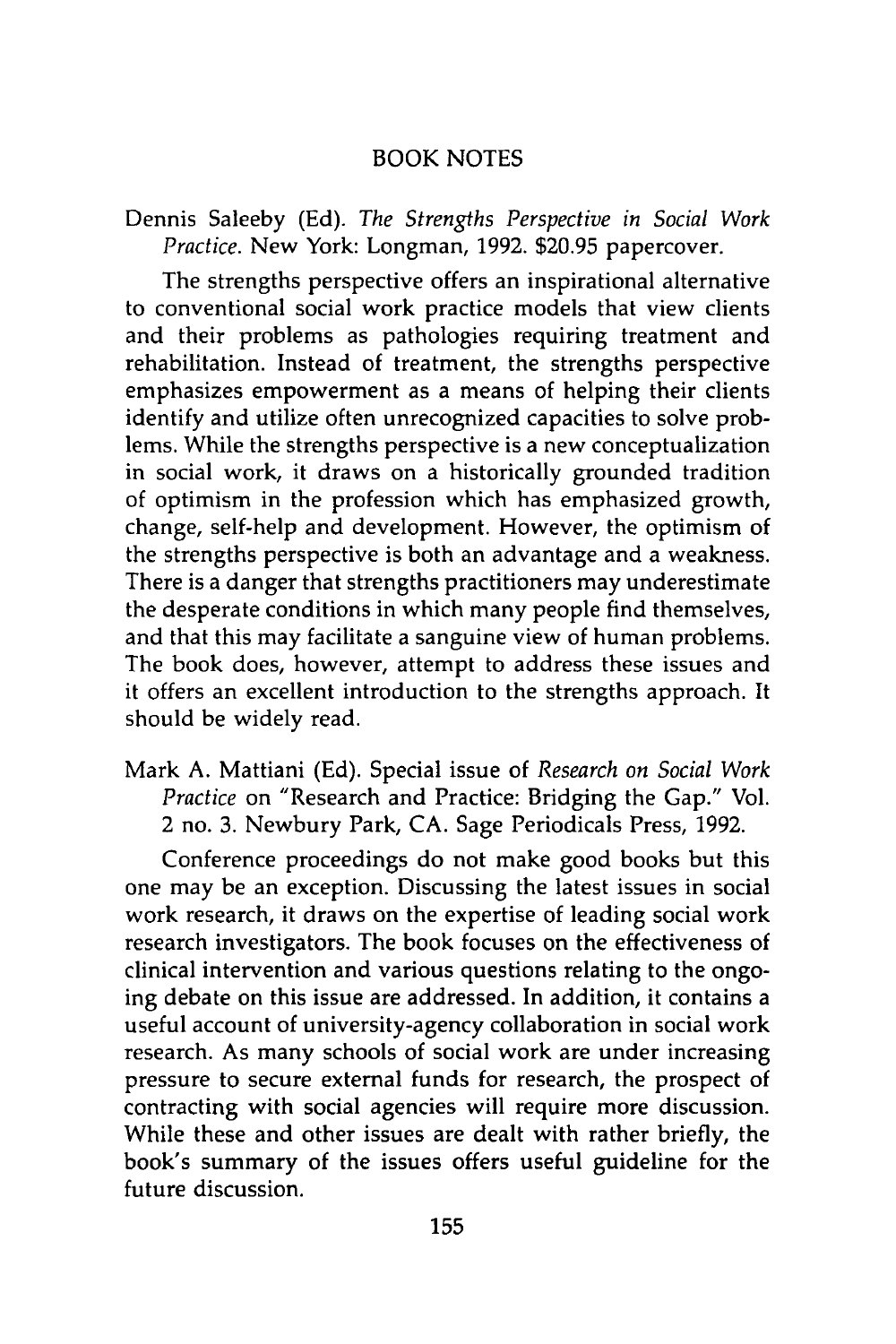Peter J. Pecora, James K. Whittaker, Anthony **N.** Maluccio with Richard Bath and Robert D. Plotnick. *The Child Welfare Challenge.* Hawthorne, NY: Aldine de Gruyter, 1992. \$46.95 hardcover; \$25.95 papercover.

Although child welfare has been one of the primary field of social work practice since the profession's early years, the preference for a training in psychotherapy among social work students has distracted the professional schools from their historical mission of training child welfare personnel. In recent times, however, it appears that schools of social work are again emphasizing child welfare. Recent efforts by social work educators to establish links with local public child welfare agencies, have rekindled an interest in the field. The publication of a new book on child welfare practice will, therefore, be welcomed by educators and practitioners alike. This is a very thorough book, covering the field comprehensively and providing an up to date review of current trends and practices. There are chapters on child abuse and neglect, adoption, foster care, family preservation and other aspects. Well organized and adequately detailed, it is essential reading for anyone interested in knowing more about child welfare practice in social work.

F. Rivera and J. Erlich (Ed). *Community Organizing in a Diverse Society.* Needham Heights, MA: Allyn and Bacon, 1992. \$21.75 papercover.

Community organization has been a distinctly unfashionable field of social work practice for the last decade and this is reflected in the limited literature which has been published on the subject in recent years. However, as local participation, town meetings, decentralization and other populist notions pervade the new political dispensation in Washington, the timing of this book may be fortuitous. In addition, its use of multiculturalism as an organizing theme offers a new and helpful perspective. By focusing on race, oppression and deprivation simultaneously, the editors come closer to capturing the most pressing dimensions of social need in the United States than do most other publications on the subject. Their emphasis on these dimensions as a basis for practice is tempered by a realization that the task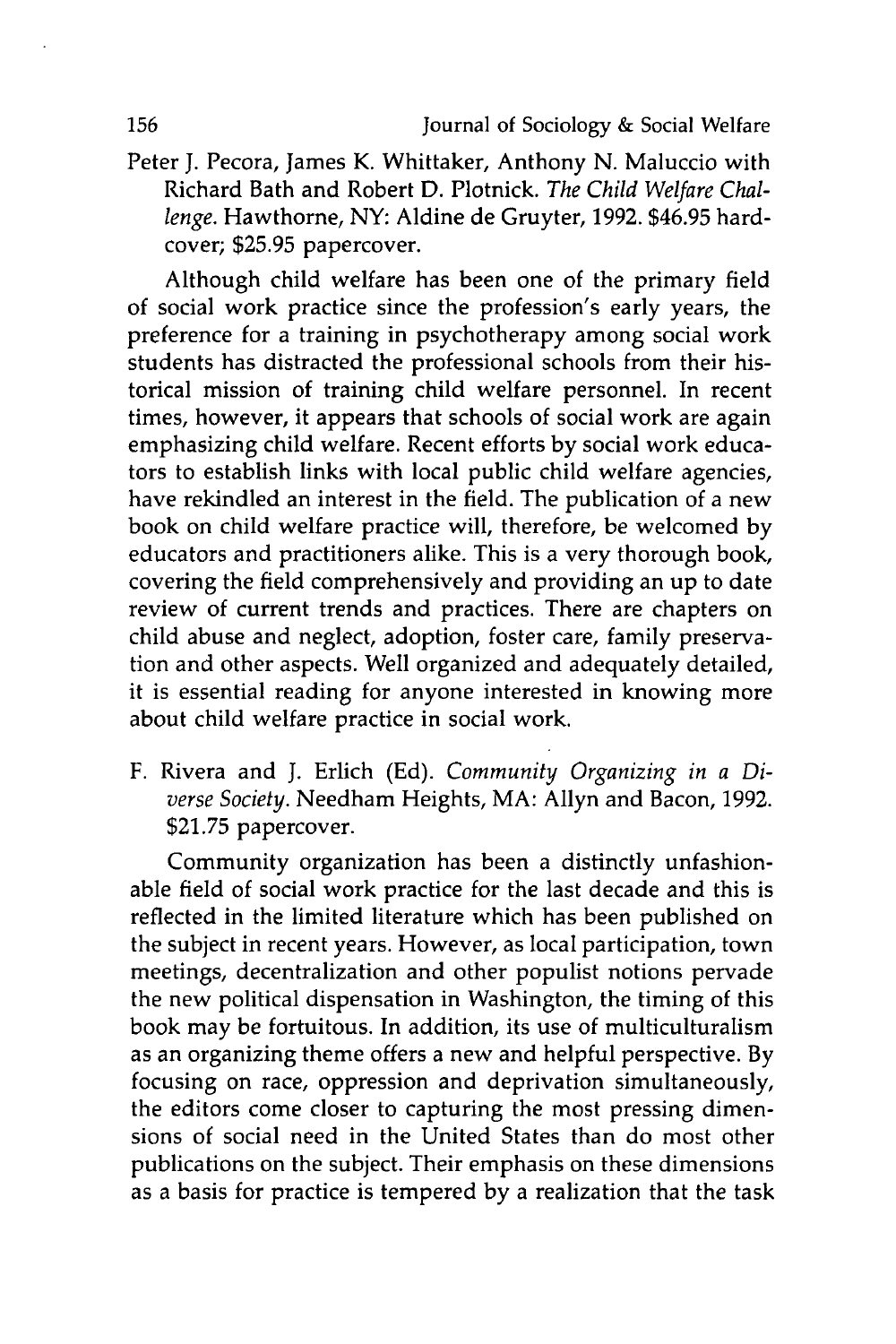## *Book Reviews* 157

ahead is a formidable one. But by addressing these realities directly, the book offers new insights and makes an important contribution to the field.

Windy Dryden and Colin Feltham. *Brief Counseling: A Practical Guide for Beginning Practitioners.* Philadelphia: Open University Press, 1992. \$27.00 papercover. (Distributed in the U.S. by Taylor & Francis, 1900 Frost Rd, Bristol, PA 19007).

This book offers a useful, practical step by step guide to brief counseling by two of Britain's leading exponents of this approach. Although short on theory, it does attempt a review of the brief practice method in social work, its development and conceptual basis. However, the book's strength lies in its clear exposition of the different steps involved in brief practice intervention. Written specifically for Britain's Open University (which caters for non-traditional students through distance learning) the book's easy to follow approach will be particularly appreciated by students.

Charles T. Glotfelter (Ed). *Who Benefits from the Non-Profit Sector?* Chicago: University of Chicago Press, 1992. \$22.95 hardcover.

There has been a growing interest in the non-profit or voluntary social welfare sector in recent years. The acceptance of welfare pluralism as a legitimate basis for social policy, has stimulated more research into the nature of this sector, its operation and particularly its funding. Glotfelter is an acknowledged expert on the fiscal aspects of the non-profit sector, and his latest book is a welcome addition to the literature. Bringing together authors with a knowledge of the major non-profit fields (education, religious organizations, social services, arts and culture and the foundations) he asks how the voluntary sector distributes its resources. However, the answer to this question is not clear-cut, partly because of methodological problems and partly because of the disparate character of sector. Nevertheless, some conclusions are possible. The book dispels the popular belief that the non-profit sector exists primarily to serve the poor. While many low income beneficiaries are indeed served by this sector, it caters for many other groups as well, including the affluent.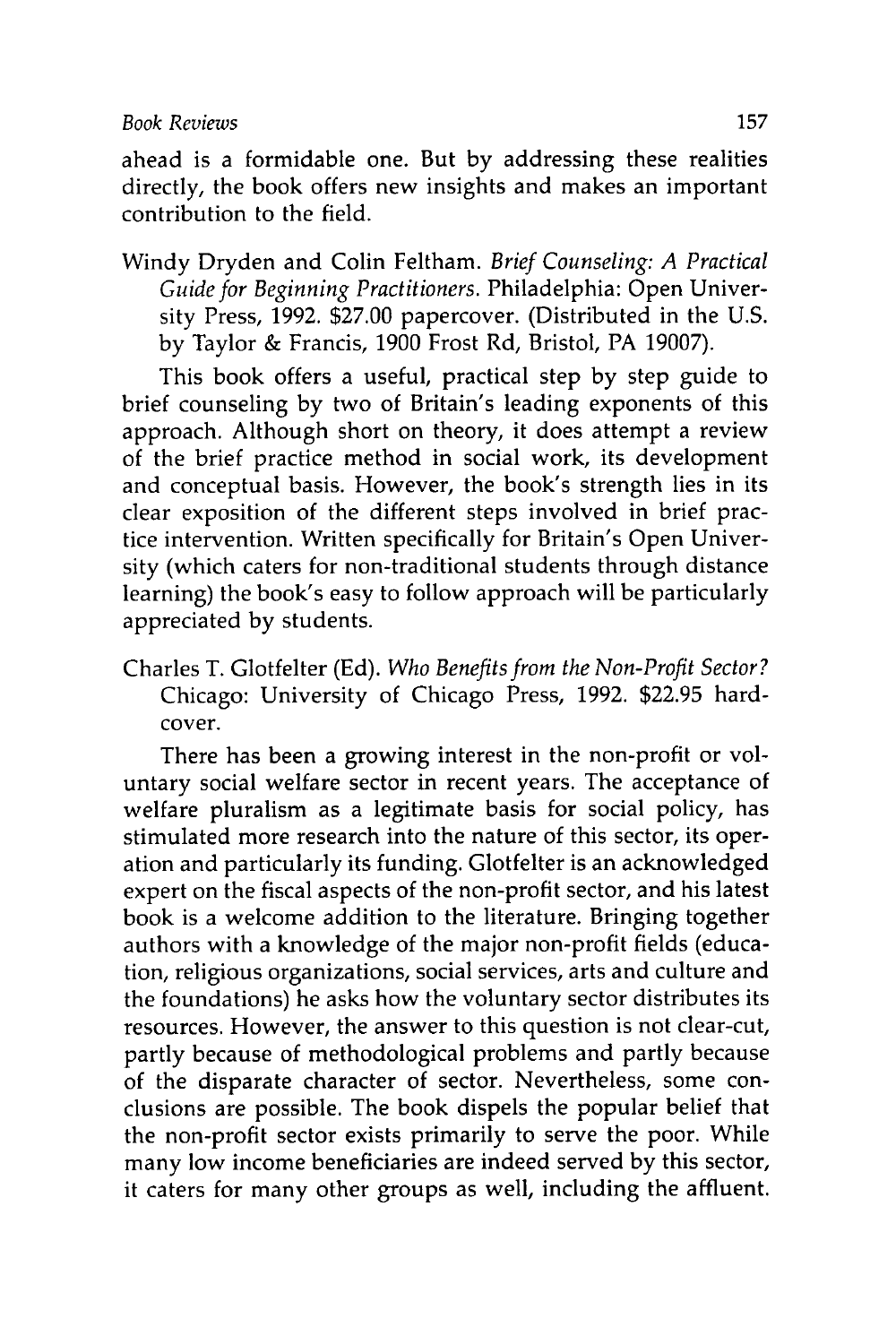In fact, when the non-profit sector is broadly defined, relatively few non-profit agencies serve the poor as their primary clientele. On the other hand, the non-profit sector does not distribute resources excessively towards the affluent. Another finding is that the non-profit sector is closely integrated with the public and commercial sectors. Because of the significance of the nonprofit sector and its close relationship with the nation's tax structure, more research is urgently needed.

Albert Roberts **(Ed).** *Contemporary Perspectives on Crisis Intervention and Prevention.* Englewood Cliffs, **NJ:** Prentice Hall, **1991. \$30** hardcover.

Since its emergence in the Post-War years, crisis intervention is now a well established approach in social work practice, and the literature on the field is quite extensive. While some may doubt the need for yet another book on the subject, the collection offers an useful overview of the field and it is **highly** suitable for classroom adoption. In addition to tracing the development of the crisis intervention approach, the book deals with the application of this model in various fields of practice and discusses different practice models. Particularly useful is a section dealing with prevention, a much neglected topic in social work practice. Although written primary for social workers in direct practice, the book's emphasis on prevention and related issues enhances its relevance to social work students who need to transcend the constricting focus of much of the clinical literature.

Kristine **E.** Nelson and Miriam **J.** Landsman. *Alternative Models of Family Preservation: Family Based Services in Context.* Springfield, IL: Charles **C.** Thomas Publishers, **1992. \$49.75** hardcover.

For most of this century, social workers engaged in child welfare practice have responded to cases of child neglect and abuse **by** removing children from their families. The prevailing wisdom has dictated that the removal of the child from the negative environment of the dysfunctional family offers the best prospect of promoting the child's future well-being. Today this attitude is being challenged, and the alternative family preservation approach has gained ascendancy. Although the task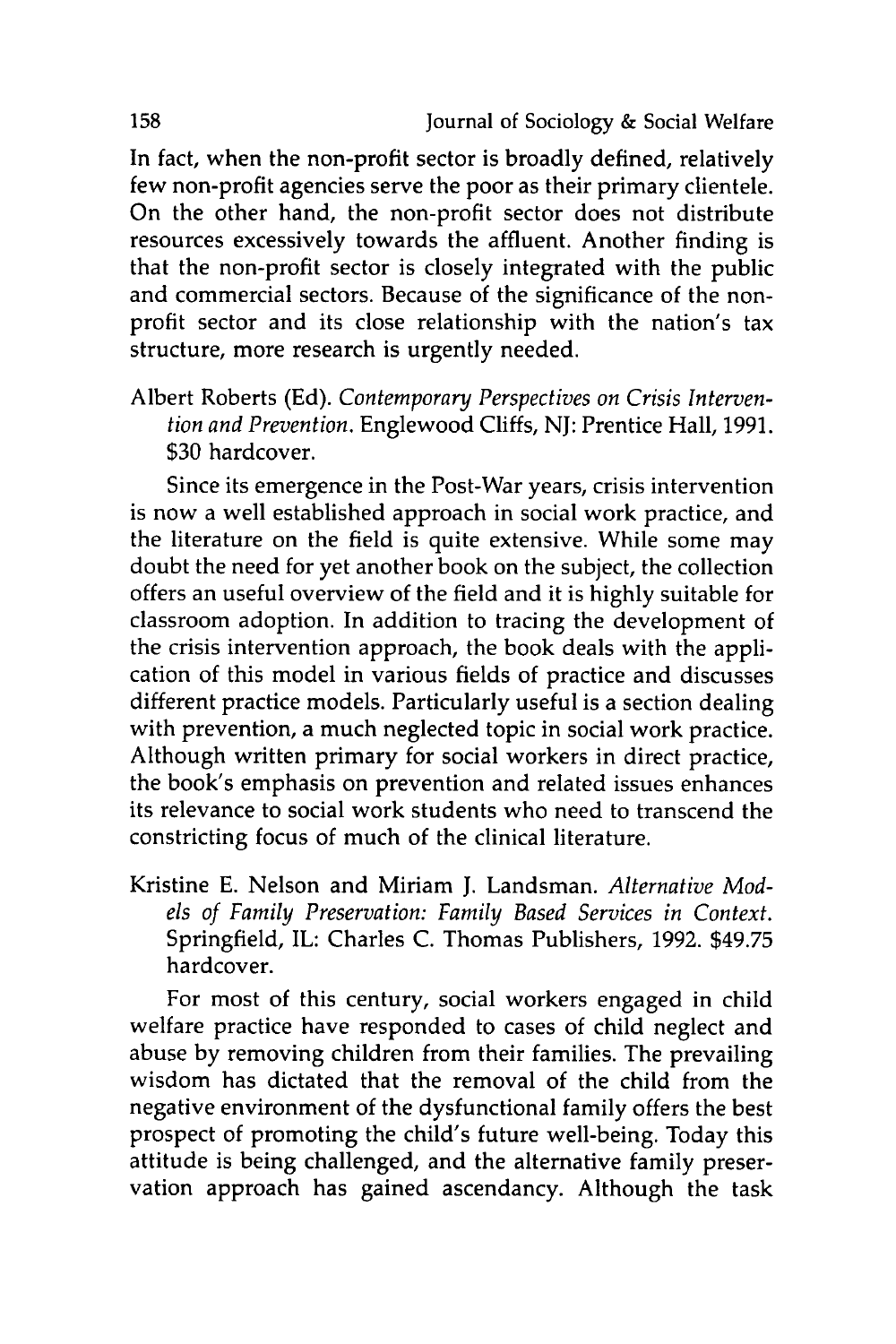of remedying a negative family situation is formidable, many social workers now believe that services should be directed towards the family and that children should be maintained in their own homes. Nelson and Landsman's study of 454 family preservation cases examines this issue in depth. It concludes that family preservation services work well with many different types of families and in different social settings. However, the authors suggest that family based services can be even more effective if they are adapted specifically to fit the needs of different client populations.